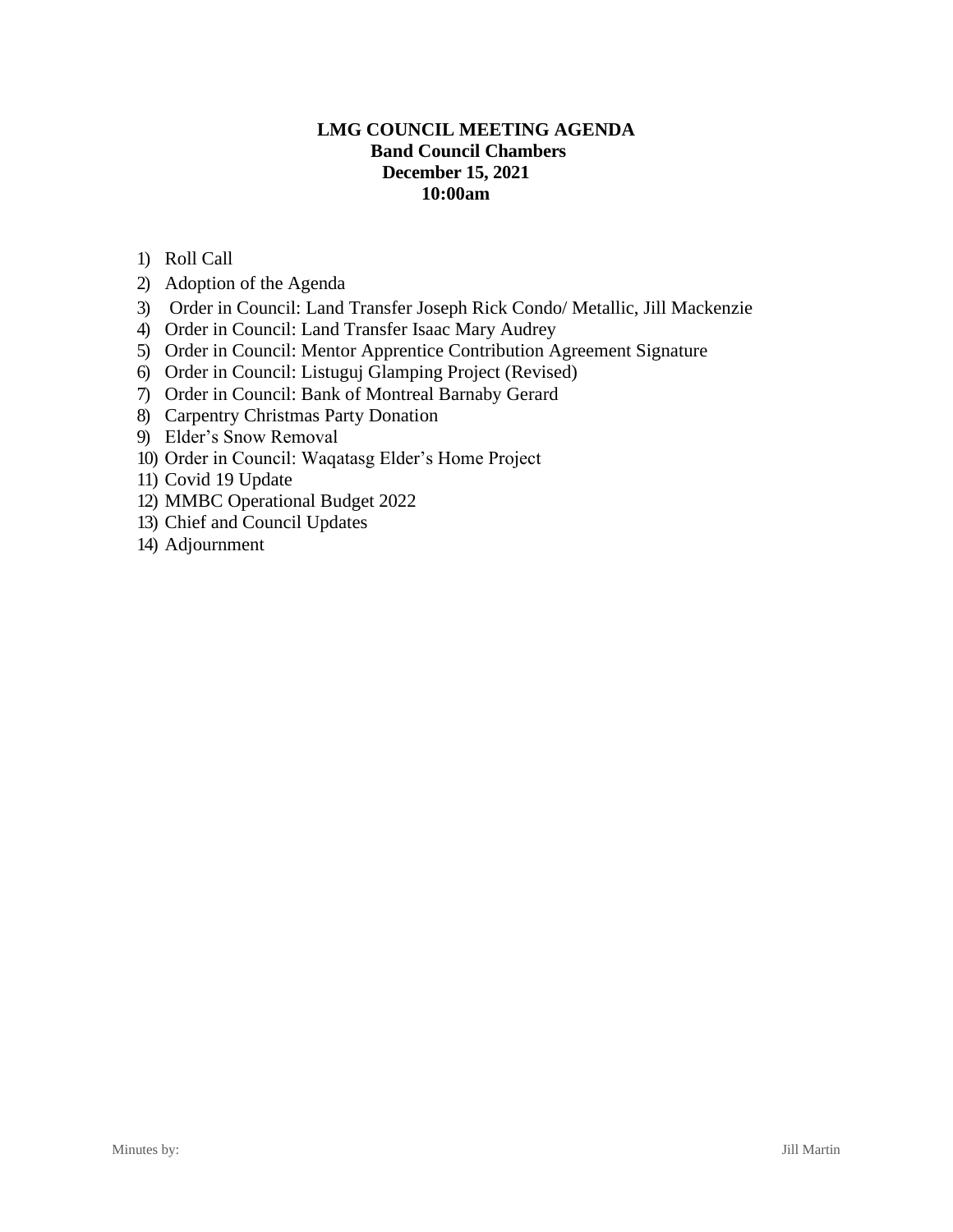# **1. Roll Call**

# **LMG COUNCIL ATTENDEES:**

Chief Darcy Gray (absent with excuse) Councillor Ali Barnaby Councillor Annette Barnaby Councillor Brian Caplin Jr. Councillor Chad Gedeon (Chair) Councillor Gordon Isaac Jr. Councillor Dr. Cathy Martin (absent) Councillor George Martin Councillor Kevin Methot (Late) Councillor Sky Metallic Councillor Wendell Metallic Councillor Alexander Morrison Councillor Sheila Swasson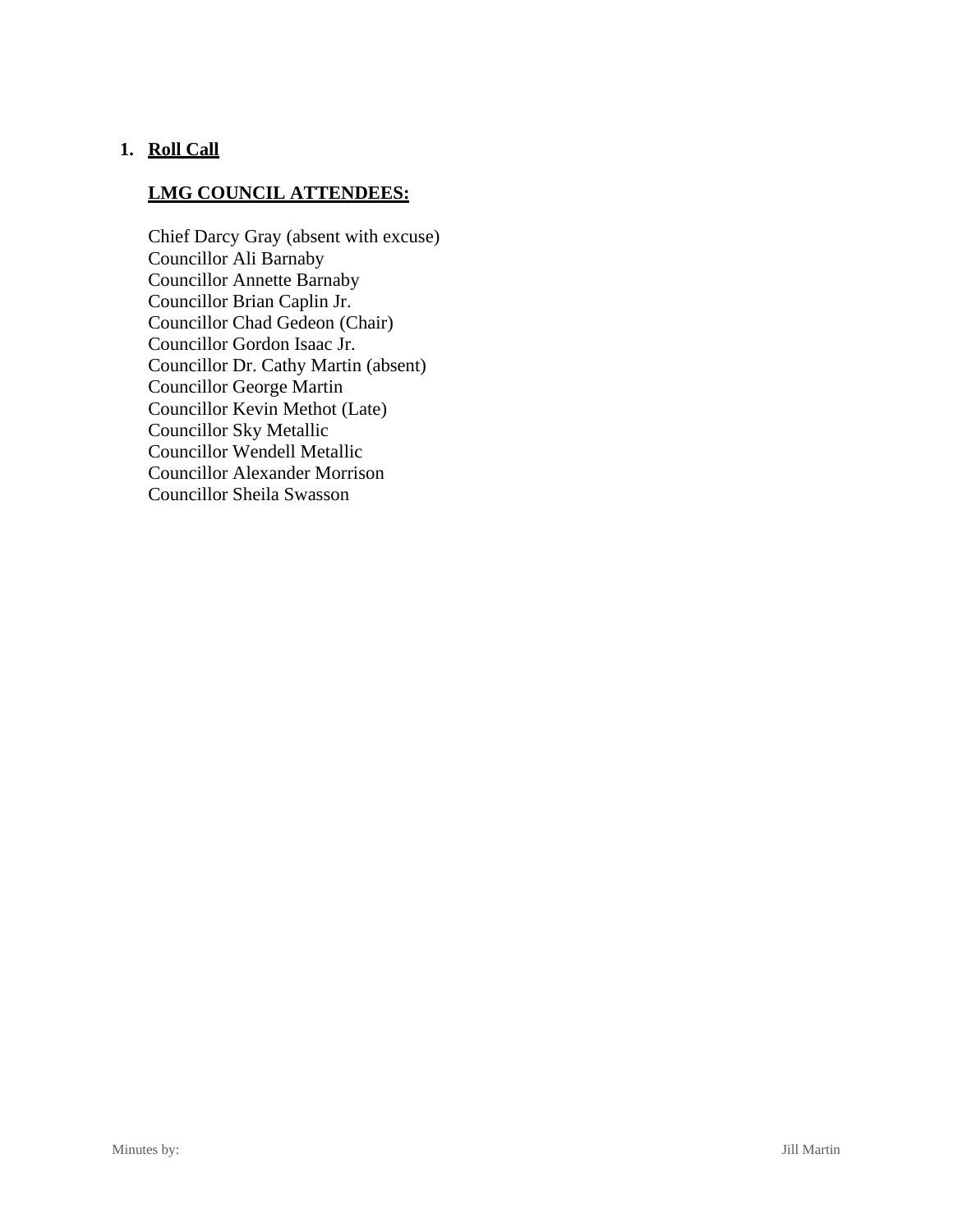## **2. Agenda Review**

Chief and Council made a motion to approve the agenda for December 15, 2021.

Moved: Councillor Ali Barnaby Second: Councillor Annette Barnaby Passed

## **3. Order in Council: Land Transfer Joseph Rick Condo/ Metallic, Jill Mackenzie**

Chief and Council made a motion to approve the Order in Council: Land Transfer Joseph Rick Condo/ Metallic, Jill Mackenzie.

Moved: Councillor Wendell Metallic Second: Councillor Annette Barnaby Passed

## **4. Order in Council: Land Transfer Isaac Mary Audrey**

Chief and Council made a motion to approve the Order in Council: Land Transfer Isaac, Mary Audrey who completed their financial obligations.

Moved: Councillor Alexander Morrison Second: Councillor Ali Barnaby Passed

## **5. Order in Council: Mentor Apprentice Contribution Agreement Signature**

Chief and Council made a motion to approve the Order in Council: Mentor Apprentice Contribution Agreement.

Moved: Councillor Ali Barnaby Second: Councillor Wendell Metallic Passed

## **6. Order in Council: Listuguj Glamping Project (Revised)**

Chief and Council made a motion to approve the Order in Council: Listuguj Glamping Project.

Moved: Councillor Ali Barnaby Second: Councillor Annette Barnaby Passed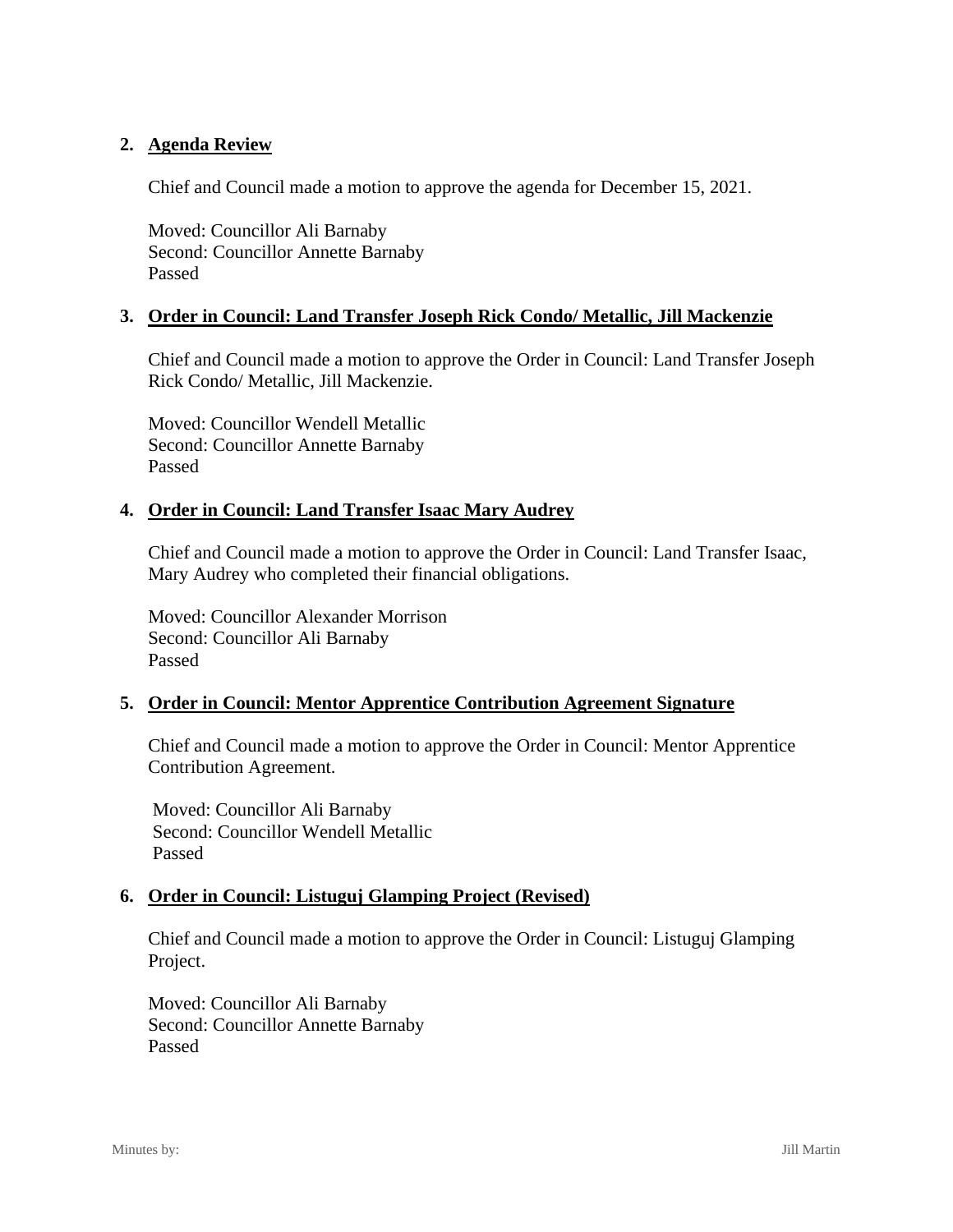# **7. Order in Council: Bank of Montreal Barnaby Gerard**

Tabled until the next Duly Convened Chief and Council meeting.

### **8. Carpentry Christmas Party Donation**

Chief and Council made a motion to approve a donation of a \$1000.00 for the Carpentry Christmas Party through Own Source Revenue.

Moved: Councillor Alexander Morrison Second: Councillor Wendell Metallic Passed

### **9. Elder's Snow Removal**

Chief and Council made a motion to approve the proposal for Elder's Snow Removal for a total amount of \$9,600.00. Funds and program will be covered through the Office of Chief and Council.

Moved: Councillor Annette Barnaby Second: Councillor Ali Barnaby Passed

## **10. Order in Council: Waqatasg Elder's Home Project**

Chief and Council made a motion to approve the Order in Council for the Waqatasq Elder's Home Project.

Moved: Councillor Wendell Metallic Second: Councillor Annette Barnaby Passed

## **11. COVID-19 Update**

Director of Health provided an update on the current COVID-19 situation in Listuguj. Stressed the importance of PCR tests to accurately detect the virus and the importance of contact tracing to limit potential spread. And gave an update on upcoming vaccination clinics in Listuguj.